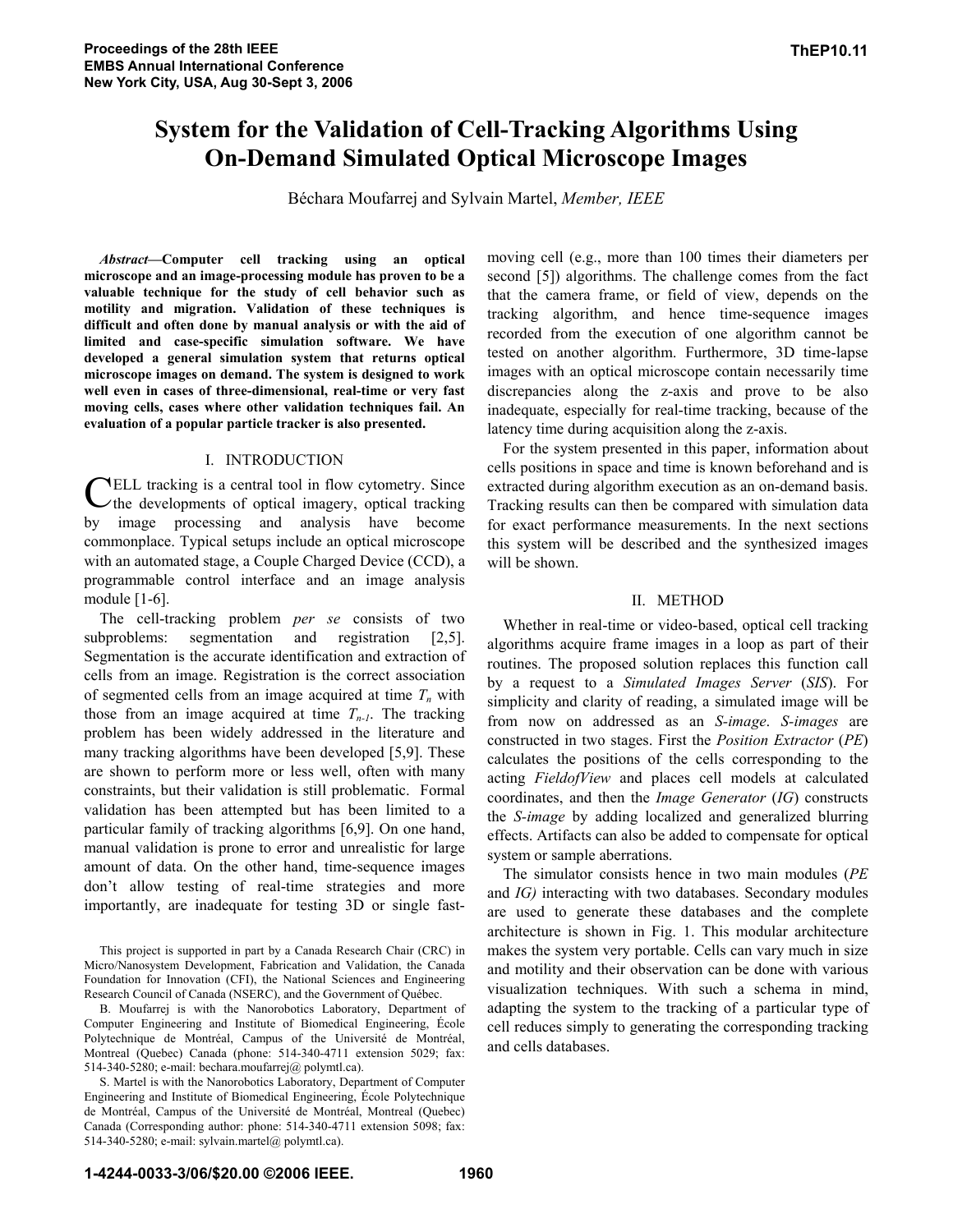

Fig. 1. The architecture of the simulation system. During one cycle, the tracking routine sends a request to the *SIS* with the following arguments: time *T*, stage position and a *simulation*, and receives a simulated image back, at the expense of a minor modification in the image acquisition module.

The different modules are detailed in the following sections, but first some definitions are in order.

### *A. Definitions*

*Cell*: a *cell* is defined as a set of *[l x w]* gray-scale intensity matrices representing a cell shape and texture (Eq. 1). Such a framework has the advantage of allowing for realistic and unlimited range of geometries inside a bounding box. An auxiliary software module extracts *cells* offline from a representative filtered z-stack image set (i.e., with typical dimensions, illumination and significant noise reduction), and stores them along with other metainformation in *.cell* files that serve as databases for the construction of the *S-images* by the *SIS*.

$$
Cell = \{ [l \times w]_0 \dots [l \times w]_n \}, n \in N \tag{1}
$$

where *l* and *w* are the dimensions of the intensity matrices and n represents the geometric height of the cell in distance units. For  $n=0$  the cell reduces to a single matrix, a useful scenario in case of two-dimension tracking algorithms.

*Track*: a *track* is a *cell* mapped to a set of threedimensional coordinates (Eq. 2), representing a trajectory in the three-dimensional space. *Tracks* are stored in a *.sim* file that serves as a database for the construction of the *S-images* by the *SIS*.

$$
Track=Cell \Rightarrow \{(X,Y,Z)_0...(X,Y,Z)_n\}, n \in N \qquad (2)
$$

where *X, Y* and *Z* are the absolute coordinates of the cells center of mass in the three-dimensional space and *n* represents the duration of the *track* in time units. For *n*=0 the *track* reduces to the cell initial position.

*Simulation*: a simulation is a set of *tracks* (Eq. 3) stored in a .*sim* file. An auxiliary software module generates *.sim* files automatically and is called *Track Generator* (*TG*). A random *TG* has been implemented and is detailed in section D.

$$
Simulation = \{track_1...track_n\}, n \in N^* \tag{3}
$$

where *n* is the total number of *cells* in the simulated sample, where the simulated sample is a virtual conceptualization of the real cell sample under study.

*Fieldofview*: It is the area of the sample visible through the microscope (Eq. 4). It can be hence defined as an area *A*, function of the microscope's objective lens, associated to the three-dimensional coordinates of the microscope stage's center.

$$
Field of View = A \Rightarrow \left(X_{stage}, Y_{stage}, Z_{stage}\right) \tag{4}
$$

where  $A_{lens}$  is a linear function of the lens, and  $X_{stage}$ ,  $Y_{stage}$ Z<sub>stage</sub> are the three-dimensional coordinates of the stage's center.

#### *B. Position Extractor*

For the *PE,* a *simulation* acts as an ideal time-sequence series of three-dimensional cell images. It is ideal because only the *tracks* are stored in the *.sim* file. Thus an ideal twodimensional image is obtained by intersecting one ideal three-dimensional image (i.e., at time *K*) with the *Field of view* (see Fig. 2). That is:

$$
I_{PE} = Simulation \cap Field of View, time = K
$$
 (5)

that can be shown to reduce to: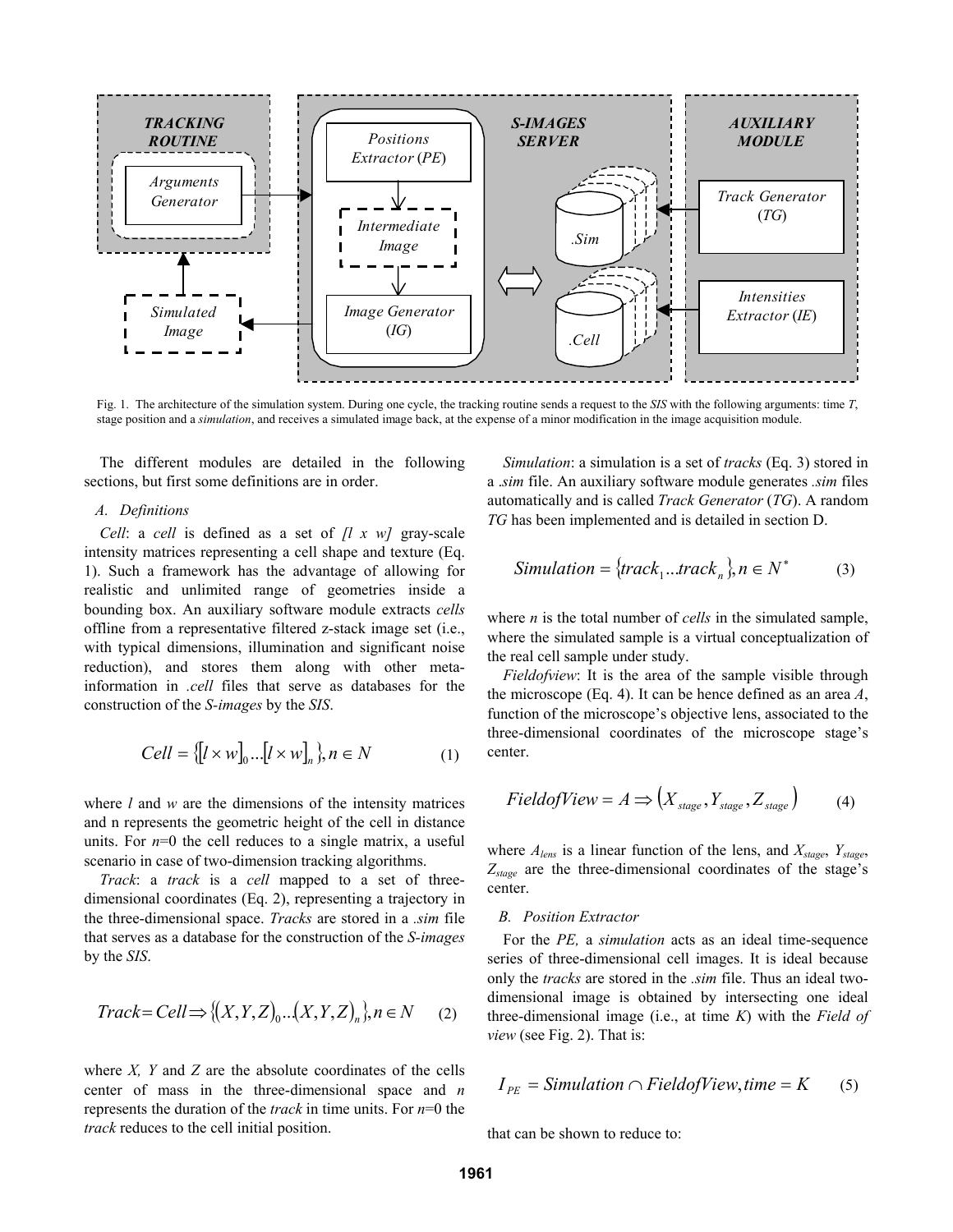$$
I_{PE} = (Cell \implies (X, Y, Z)_{K1}) \cap (A_{lens} \implies (X_{sig}, Y_{sig}, Z_{sig})) \cup
$$
  

$$
(Cell \implies (X, Y, Z)_{K2}) \cap (A_{lens} \implies (X_{sig}, Y_{sig}, Z_{sig})) \cup ... \cup
$$
  

$$
(Cell \implies (X, Y, Z)_{Kn}) \cap (A_{lens} \implies (X_{sig}, Y_{sig}, Z_{sig}))
$$
  

$$
(Cell \implies (X, Y, Z)_{Kn}) \cap (A_{lens} \implies (X_{sig}, Y_{sig}, Z_{sig}))
$$

The algorithm for calculating *I<sub>PE</sub>* varies linearly with the total number of *tracks* in the *simulation* and hence its execution is relatively fast even for very large *.sim* files. Hence, the *PE* takes as arguments a *Fieldofview*, a *simulation*, and a time constant *K*, and generates and ideal camera image of two-dimensional *cells* at corresponding positions.



Fig. 2. The intermediate ideal image is the intersection between the camera field of view and the cell geometries at time *T*. (Figure is not to scale.)

#### *C. Image Generator*

The IG module adds a blurring effect to the intermediate image generated by the *PE*. It does so according to the following general blurring model:

$$
I_s = I_i \bullet PSF + N \tag{7}
$$

where  $I_s$  is the blurred *S-image*,  $I_i$  is the intermediate ideal image generated by the *PE* module, *PSF* is the point-spread function of the objective and *N* represents the noise introduced during image acquisition.

 Similar approaches have been proposed in the literature to compensate for various noise and aberrations introduced by the imaging system. According to [3]:

$$
I_s = I_i + PSF + N_g + N_p \tag{8}
$$

where  $I_s$  and  $I_i$  are respectively the simulated and intermediate images, PSF the point spread function describing the optical system and  $N_g$  and  $N_p$  are Gaussian and Poisson distributions compensating for the detector's noise.

Optional additions in this module include random artifacts additions and regional blurring (e.g., a 0-20% cell-intensities random alteration).

#### *D. Tracks Generator and Cell Intensities Extractor*

These two auxiliary software modules have been implemented in order to automatically generate *.sim* and *.cell* files. A random *TG* generates as part of its *while* loop random variances in *angle* and *speed* and calculates corresponding coordinates for each cycle.

| <b>TABLEI</b>                            |
|------------------------------------------|
| EVALUTATION OF A MATLAB PARTICLE TRACKER |

| Optical concentration | Tracking error   |
|-----------------------|------------------|
| 10                    | 0.0100           |
| 50                    | 0.3939           |
| 100                   | 0.3088           |
| 250                   | 0.6369           |
| 500                   | 0.7660           |
| 1000                  | 1.3152           |
| 2000                  | 1.8544           |
| 5000                  | Algorithm Failed |

Optical concentration is in cells/mm2 under the 20x microscope objective. The tracking error is defined in Eq. 9 and is evaluated for a Cell complective. The tracking error is defined in Eq. 9 and is evalua<br>sequence of 10 images. Cells sizes are approximately 5x5 microns<sup>2</sup>.

#### III. RESULTS

In order to test our simulator, we have imagined two scenarios where optical images are acquired with different imaging techniques: Transmitted light Dark Field (DF) microscopy and transmitted light Bright Field (BF) microscopy. The resulting *S-images* are shown in Fig.4. The cells agglomerate in the center part of the screen in BF as a result of simulation parameters. We can observe that DF images present a very high contrast rate. As part of a second testing scheme, a set of *S-images* has been iteratively



Fig. 3. Binary reconstruction of a time-lapse stack of 40 segmented and ORed *S-images*.